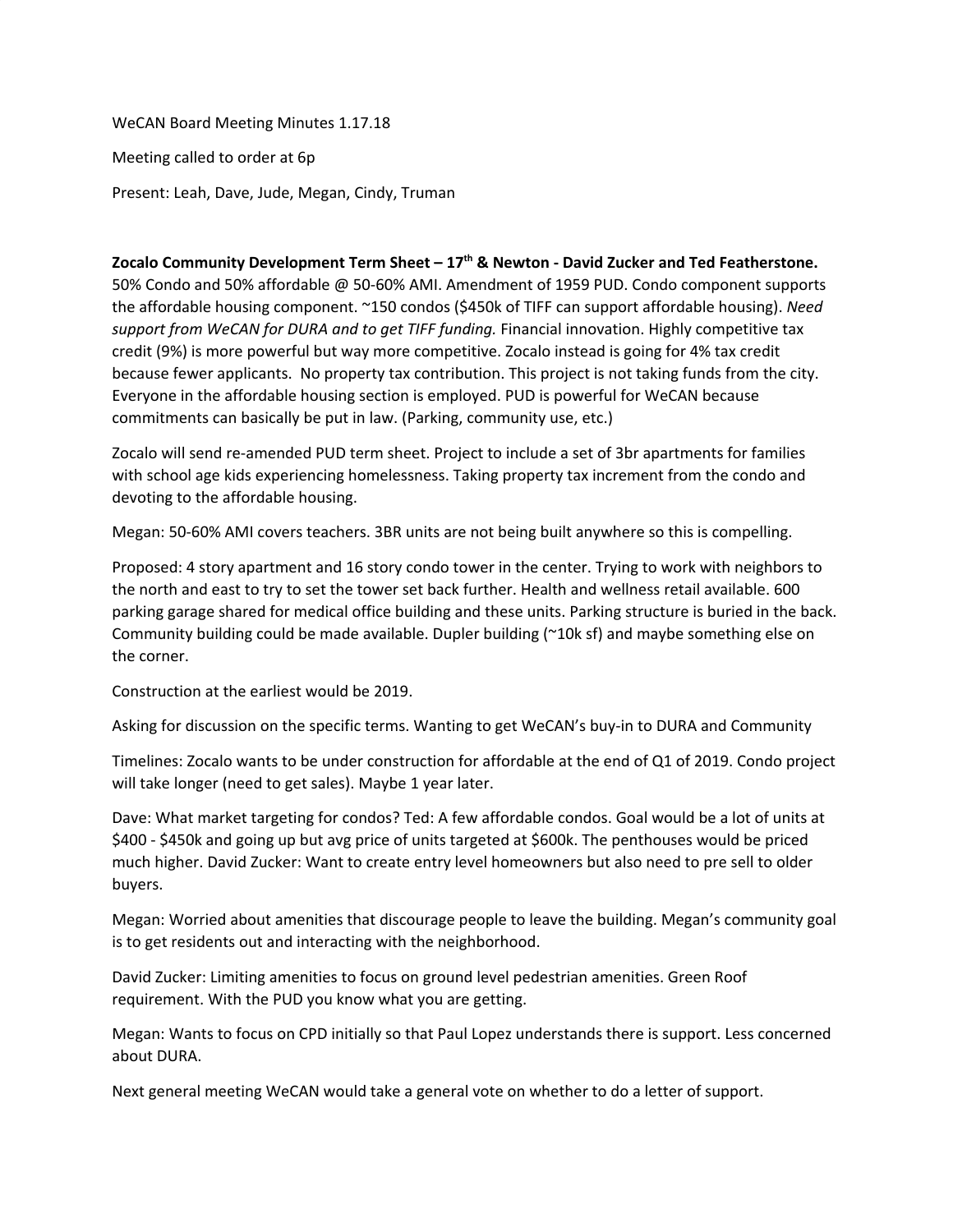**David Schultz is a neighbor 1376 Raleigh. Colleague is Sarah. Their business is Accessory Dwelling Units Denver.** His construction company builds ADUs. Has an educational Facebook Group. Host happy hours to go over, zoning, pricing, design, etc. ADUs can be integral for affordable housing. Examples: Carriage House, Garage Apartment, etc. Limits depend on zoning. Many WeCAN zoning is RH 2.5 and is the most permissive for ADUs. Footprint can be about 1,000 sf.

Rough estimate is \$250k for a 2-3 stall garage with 600 sf up top (1BR 1BA). Could hand out basic cost sheets, basic design sheets etc. at the General meeting. Welcome to come over and look at David's ADU. Mostly used for short term rentals. Might be a gateway to long term rentals. These are smaller units so not as disruptive to the overall look of the neighborhood. Believes density is a good thing. Garages in this neighborhood don't actually hold cars b/c the garages are too small. These ADUs could get cars off the streets.

Larger goal is to talk to Espinoza and Lopez. Would like to gauge community interest.

Megan wants to encourage ADUs. Suggests ADU Denver create a 1 sheeter on ADU 101. What is it, what does it cost, how long to build etc.

Jude: There have been concerns about short-term rentals.

## **Alex Hayes from Alpine Public Affairs. Facebook.com/coloradocommunitiesforsafety**

Goal is to transition away from 3.2% beer to malt liquor in convenience stores. Represents the liquor store association. Legislature passed so starting 1/1/19 any grocery store or convenience store can start selling malt liquor. Includes hard sports drinks, hard sodas, higher alcohol "Joose," etc.

Group is working on legislation to put in guardrails on how they are regulated. Should be regulated more like liquor stores. Liquor stores have distance restrictions, 21 and up employees, etc. These don't apply for 3.2% alcohol licensees.

WeCAN would want local review of these conversions during the application process. Needs and Desires Hearing needed. Communities should have a say. Minors do come into convenience stores.

Megan: concerned about the messaging around the term "malt liquor."

Dave: Look at the scope. How many licenses and where are they?

## **Bylaws to be discussed at Board Retreat**

## **Vote to approve minutes: Leah motion. Dave second. Motion to approve all minutes passes 6 – 0.**

**Treasury report:** 6 years ago we had \$28k. Now we have \$13,800. Spent half in six years. The bulk went to the newsletter (\$10k over 6 years). Some of that was covered with recycling.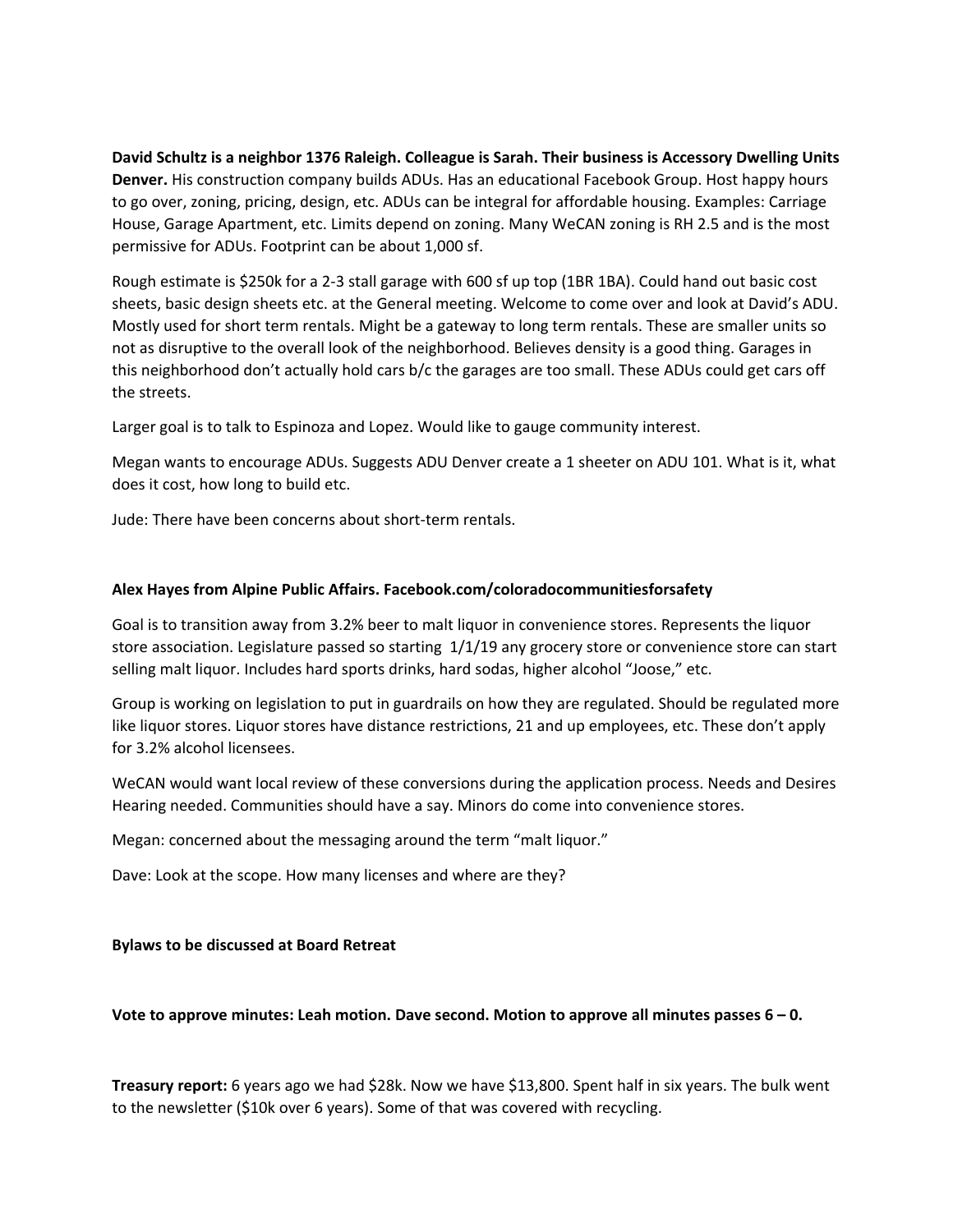Cindy would like to see more fundraising.

Leah: we need numbers from Alamo fundraising. Business team needs to meet to discuss goals.

We aren't spending a lot of money.

Dave: We discussed making folders. Free the first time for businesses. Subsequent years = you need to be a sponsor. Building relationships.

**Update on PS You Are Here.** WeCAN is the fiscal sponsor for Michael McKee's Voices/Chimes project. Wants to hang chimes from the bridge. Doesn't involve any digging in the dirt. Will have a design component. No environmental hassle. WeCAN has to sign to be the fiscal sponsor.

**Harm Reduction Needle Drop** letters sent to Den Env Health, Council people. WeCAN wrote a letter in support. No word back.

**ADA compliant meeting space?** Possible to meet in an ADA compliant space?

Jude: A lift at Confluence is roughly \$50k. Jude and others have carried wheelchairs up the stairs in the past. There is a small ramp.

Megan: Could we get community to raise the money? Jude will look into ADA options.

**February general meeting** meeting plan: Alamo, Zocalo, ADUs.

**Board Retreat** to go over Bylaws, Yearly calendar, Mission and Vision review. 02/25. 1:00pm – 4:00pm Board meeting and retreat! (No board meeting on 2/21) . Megan wants to do something fun.

**Traffic along 14<sup>th</sup>.** Need to write letters to get stop signs. We would like to have a stop sign at 14<sup>th</sup> and Wolff. There are 4 blocks in a row with no stop sign. Also at  $14^{\text{th}}$  and Raleigh as well as  $14^{\text{th}}$  and Tennyson. Could we get letters from the girls school, boys school, synagogue, from the Elementary school, and from Confluence? Megan will draft a letter. Possibly one at Perry and 13<sup>th</sup>? Megan wants to explore traffic calming on Perry by the bike trail.

**Volunteer Appreciation Event -** Even Stevens late Jan early Feb. 2 hour time window? Dave will get suggested dates. \$300 to spend on food**.** Motion to spend up to \$300. Megan motions, Leah seconds. Motion passes  $6 - 0$ .